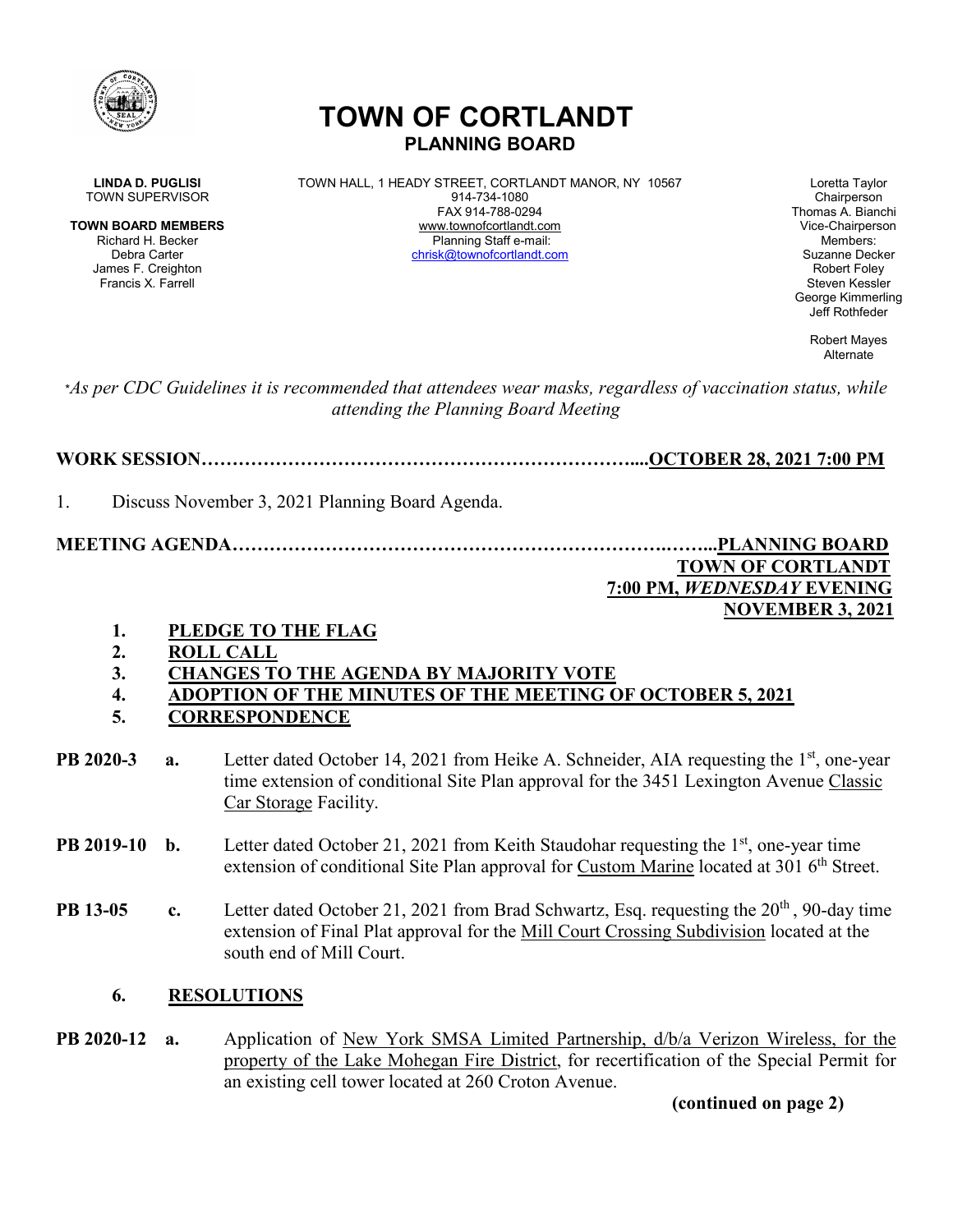- **PB 2021-1 b.** Application of NRP Properties, LLC for Site Development Plan approval, a Special Permit and for Tree Removal and Steep Slope Permits for a proposed 135-unit active adult residential community to be located on an approximately 8.7-acre parcel of property at 119 Oregon Road. Drawings latest revised dated September 22, 2021.
- **PB 2020-10 c.** Application of Cortlandt CSG, LLC, for the property of 202 Cortlandt, LLC for Site Development Plan approval and a Special Permit and for Tree Removal and Steep Slope permits for a proposed 2.3 MW community solar power system located on an approximately 33.86-acre parcel of property located on the north side of Route 202, west of Lexington Avenue. Drawings latest revised May 20, 2021. *(CASE TO BE ADJOURNED TO THE DECEMBER MEETING PER APPLICANT'S REQUEST)*

## **7. PUBLIC HEARINGS (ADJOURNED FROM PREVIOUS MEETING)**

- **PB 1-16 a.** Public Hearing: Application of Pomona Development, LLC for Preliminary Plat approval and for Steep Slope, Wetland and Tree Removal permits for a proposed 3-lot major subdivision of an approximately 16.78-acre parcel of property located on the south side of Revolutionary Road, 500 feet south of Eton Lane. Drawings dated May 19, 2021 (see prior PB 4-02). *(HEARING TO BE ADJOURNED TO THE DECEMBER MEETING PER APPLICANT'S REQUEST)*
- **PB 2020-6 b.** Public Hearing: Application of Palisades Enterprises, LLC for Site Plan Approval, a Special Permit and for Tree Removal and Steep Slope permits for a proposed 2,940 sq. ft. gas station and convenience store with six fuel pumps on an approximately 1.7-acre parcel of property located at 2058 East Main Street (Cortlandt Boulevard). Drawings latest revised October 15, 2021.

## **8. PUBLIC HEARINGS (NEW)**

**PB 2021- 5 a.** Public Hearing**:** Application of Percy & Barbara Montes for the renewal of the Child Care Special Permit for the Little Lamb Child Care Center located at 18 Radio Terrace. Drawings latest revised June 11, 2007. (see prior PB's 39-06, 11-11 & 10-16)

## **9. NEW BUSINESS**

**PB 2021-6 a.** Application of Yeshiva Ohr Hameir for a renewal of a Special Permit for a University, College or Seminary for property located at 141 Furnace Woods Road as described in a letter dated October 13, 2021 from David Steinmetz, Esq. and as shown on a 3-page set of drawings entitled "Site Plan" prepared by Ciarcia Engineering, P.C. latest revision June 19, 2014 (see prior PB's 7-09, 1-13, 12-15 & 2018-27)

**(continued on page 3)**